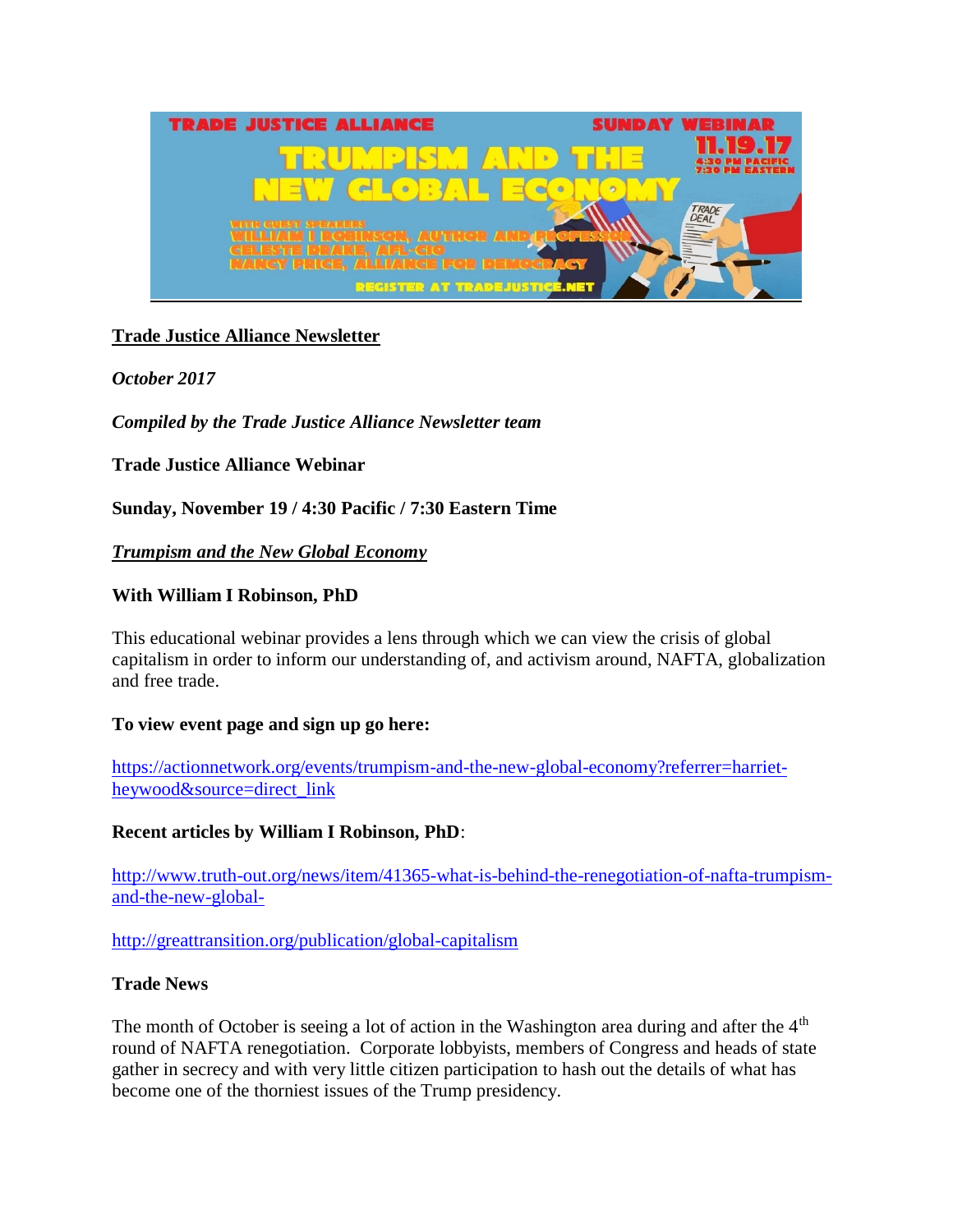Having ridden into office co-opting the popular uprising against the TPP, Trump is talking a possible pullout from the trade deal which he has coined "the worst trade deal in U.S. history<sup>\*</sup>. Numerous stakeholders and civil society organizations are voicing demands to be put on the negotiating table. Chief among them: the elimination of the controversial corporate ISDS provisions, changes in the Rules of Origin in the auto industry, and very importantly, enforceable labor rights and environmental justice issues.

Given the mercurial nature of Trump's demands, what can we expect in the coming months as negotiations continue, and as to the add-ons after the failed fourth round?

The neoliberal free traders are applying pressure in attempts to expand corporate rights before an election year forces their congress-critters to backpedal on the new "modernized" NAFTA they envision, designed in the image of the TPP. It looks like, since the fourth round crashed and burned, the future could work somewhat in our favor. Join the fun to find out.

**NAFTA Talks Unravel** as The Trump trade team attempts to push Mexico and Canada to include provisions from the Trans-Pacific Partnership (TPP) and Transatlantic Trade and Investment Partnership (TTIP):

[http://www.flushthetpp.org/nafta-talks-falter-time-to-increase-pressure/](http://click.actionnetwork.org/mpss/c/FQE/kLwXAA/t.2bu/NmyXBuulRqyGCg_wExk59A/h3/-2Be1fWl7gzTZ7ryhlOjBOuyyKlZINuUPoIbdpV6JcPtvrNF-2Fcmb8L1VUgJ6qcmRu8JVL206HRUJrcHFgILoNaTiUqdAfLsP0ujhY1gKGcoLPQTaKWebrfe2a6tvYve-2F8JJaeJ4OfeSHqX3Z7pKbTwo8-2F15UtwFQ0VHm-2FuLPZNpXUKPndbvtDEQwjn7j6r3vyHAVXjrti3ISnoRuj77sagBCLwnDu2CbxTDK-2BXOJPIHgdamGYp5JK08csQiw31xoS-2BCoEQjvy4d-2FtD8r584jEIUGtxkbPOsD2QGHbVOnO7d3oNLNmqMFbSmuG3sNeyrlqP7vRY5qk0-2BMkRVaSsX-2BKqsnjZEo3kugUyWJcyQOmn9QA-3D)

## **Native Americans Push for Indigenous Chapter in NAFTA**:

[http://www.flushthetpp.org/native-americans-push-for-indigenous-chapter-of-nafta/](http://click.actionnetwork.org/mpss/c/FQE/kLwXAA/t.2bu/NmyXBuulRqyGCg_wExk59A/h4/-2Be1fWl7gzTZ7ryhlOjBOu0hzFX12OXcuJ8YewW7YA-2B79SWWOREAg2VDEKToYTnY9gLe1XpOjQGVk4Z2ZzhxEKCnRapJJPct1dRgq-2FxptmTRT2qjIWox-2FkJM4BQaxNRDzK3NmMEd2-2FnGrpHC2mnHeFtMUizjpeSix58SfEBUjrhq474S-2FSajvEfTbKodCohx-2BlJJBiV-2BugRo9t3MBop2Acs-2F6mvcvrny-2FbnggX25sxP8WTdWHrh-2FHEx-2BvymSnKX6QHQmlrPk-2BbYGt-2BhNfkM8ry0xyLP4iIv1YnpWg15BGymjMJiLwYbleSJ-2BUQ4kHJiZhttxTdcvjmg3bIjoBRHMR5GWlJHCvG-2BqDUIRx-2BtMFeHI-3D)

**Lori Wallach, Director of Public Citizen's Global Trade Watch** offers an in-depth analysis on the current state of play between Trump, his corporate trade team and the USTR, Robert Lighthizer:

[http://prospect.org/article/will-trump-really-give-us-better-nafta](http://click.actionnetwork.org/mpss/c/FQE/kLwXAA/t.2bu/NmyXBuulRqyGCg_wExk59A/h6/KRjI6sTRmFzeZar5VOFd6l3F95g2BFQycFJDila0YeRB-2F-2F4K7W-2F7-2BozMeiask7xHZ9GO42av8AFuilWoDnR1lEdVyorKOsUjKaramsfVDb-2BRwU3Qtu3doU-2B9k9NGingOlulVpYU-2BSULM79sOpG8MgIBlRcv5f7m6JrBQ8vczax5ljhZnQ5EVGrBG7dGCe7mLYnO6oja1WVN-2FoBi4MKnhjCMSrhz-2FNeK67Ox2XDX1cLWbab41WZ3P8DOWNHkddOC5yL6ctbaEZN6wc2CawM5DWApjG6-2FlIsREV8lfzUyyVNTySqXwdTlr2O-2BQggGXVbGPKVXNutarwcmtQrQVGMTJ-2Fg-3D-3D)

**IATP's Senior Attorney, Sharon Treat** who attended the 3<sup>rd</sup> NAFTA round in Ottawa discusses her analysis of the speed and nature of the negotiations so far:

Uprooted IATP blog audio:

[https://www.iatp.org/blog/201710/uprooted-episode-4-update-nafta-talks](http://click.actionnetwork.org/mpss/c/FQE/kLwXAA/t.2bu/NmyXBuulRqyGCg_wExk59A/h7/cW6XynlV-2BrowXqlCtSzet69PQL15-2FrsE6CGij7nefkfQcMxr26Y92WQ1uMgn1FGZNyWAAtILJKUN0XFdpS-2FS-2FCLUREGaSfLeurzTVIXed8U2jkWT7zMDUFpbuh0sGOnnRKOk7LalDk-2F-2FPwocYVIpA7D-2Fi5qZCgVjAILcW528cWdnTpQ4iIesdmml8snr9mmAljMFNRIYiL-2FyOC3r6ONri7zfJUzq5IzIUYqPuNq77WrnMaCuhlkd-2Fc1LM8AYUIJBVF-2F2qxf65n4KfeFD9wSwtt95YVVkvguWD6HDn2Br3sHqSc7kFS09iHUZqpZq5rQS89AinjOlAcvupFTZHLUhM5uE6aT4WwjGRyzpYREXyVM-3D)

**Just when we thought we'd seen the last of the TPP,** some corporate-influenced state actors have different ideas:

[https://www.iatp.org/blog/201710/nafta-and-challenge-water-justice](http://click.actionnetwork.org/mpss/c/FQE/kLwXAA/t.2bu/NmyXBuulRqyGCg_wExk59A/h9/cW6XynlV-2BrowXqlCtSzet69PQL15-2FrsE6CGij7nefkfYProAOiLSBYuUdxef9t-2FzM9-2FTPupgZIHP-2Bl5bCE5RdiKhpro27TZuUwByAjb7-2Fucbw5Talk9B4G6n0Pt4tb7zg3ixLvgRxb6C-2Bx1krSJtvB1wQol14ooxuRxaxvBSdV6QxjoQf8I-2BSYAQwFhOEvcKdpoTpTMYDsIKX3SHun7qClbuJHWfYgjiWS9xv7BrFqrU4hTqVKPSDgw93CuqoNGqgEViUMp3zvQEyEMP5Q10GGCkMZjWCHUKqKL0Kx2WWG2Nfd2MTAwUPseKEhIhGfA6QMq7dEoHIq7jdfOJopu6Gg-3D-3D)

**Business lobbyists jittery under the specter of an uncertain NAFTA:**